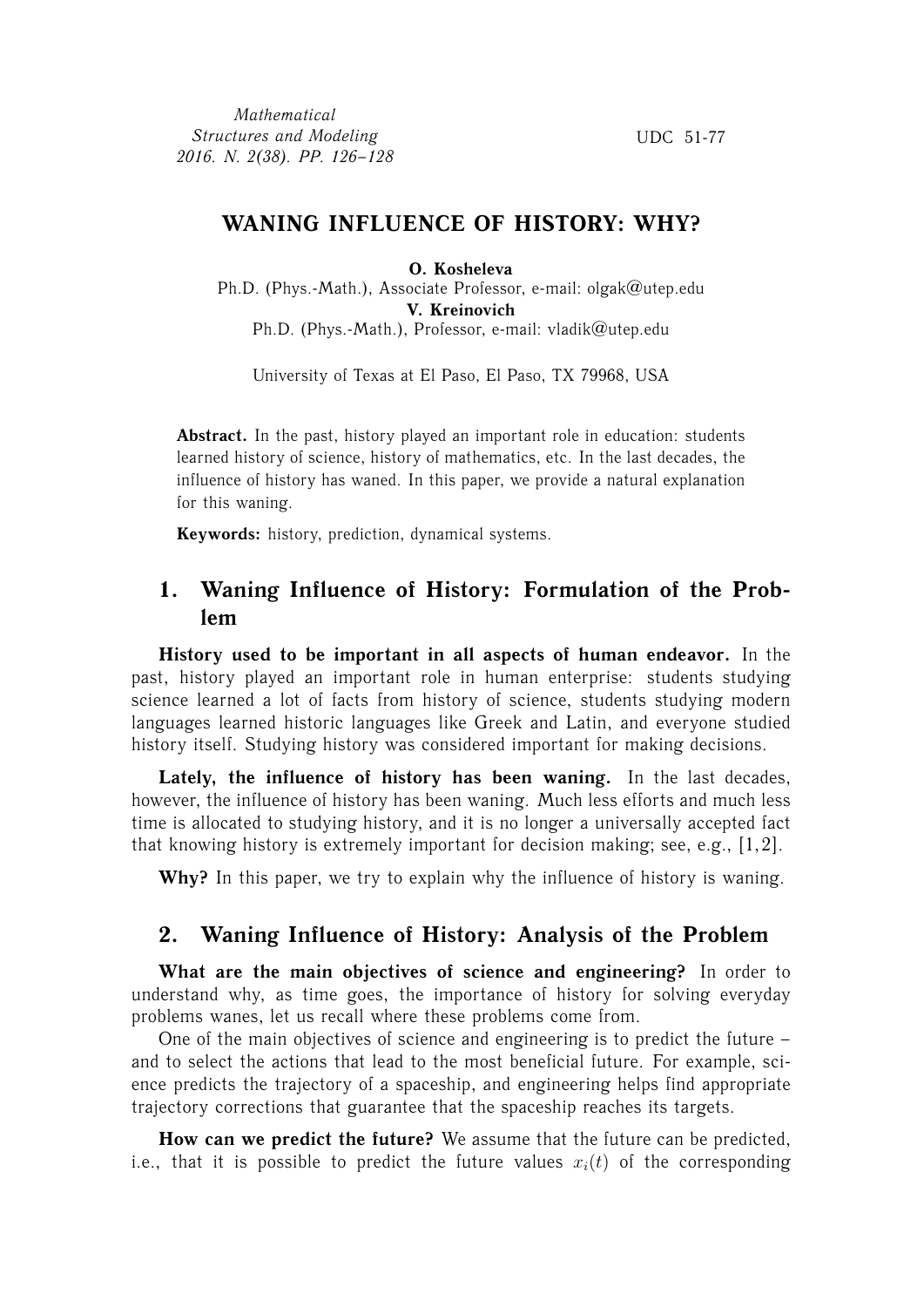quantities  $x_1, \ldots, x_n$  based on the past values  $x_i(t - i)$ ,  $1 \leq i \leq N$ , of these quantities  $x_1, \ldots, x_n$  and of related quantities  $x_{n+1}, \ldots, x_N$ .

If it is not possible to predict the *exact* future values of the corresponding quantities, at least we should be able to predict the *probabilities* of different future values – so in this case, the probabilities are the values  $x_i(t)$  that we are trying to predict.

In order to predict the future, we need to know how exactly the future values  $x_i(t)$  depend on the previous values, i.e., we need to know the dependencies

 $x_i(t) = F_i(x_1(t-1), \ldots, x_N(t-1), \ldots, x_1(t-T), \ldots, x_N(t-T)),$  (1)

for an appropriate value  $T$ .

How do we determine these dependencies? The only way to do it is to observe the history of this and similar systems, and to extract the desired dependence (1) from this history, i.e., from the observed sequences  $x_i^{(k)}$  $i^{(k)}(t)$ . In this case, we need to find the dependencies  $F_i$  for which

$$
x_i^{(k)}(t) = F_i(x_1^{(k)}(t-1), \dots, x_N^{(k)}(t-1), \dots, x_1^{(k)}(t-T), \dots, x_N^{(k)}(t-T)) \tag{2}
$$

for all observations  $k$ .

To find the dependencies  $F_i$ , we need to know many cases of prior behavior, i.e., we need to know the *history*. However, once the dependence (1) has been determined, we no longer need to know that many historical examples: it is sufficient to observe the few prior values of the quantities  $x_i$  for this particular system, and apply the formula (2).

Thus, we have the following natural explanation for the waning influence of history.

#### **3. Waning Influence of History: A Natural Explanation**

One of the main objectives of science is to predict future events. For this prediction, we need to know the past values of the corresponding quantities and we need to know how the future values depend on the past values.

The only way to learn the corresponding dependence is to use the observations of similar past situations. On this stage, history is very important – without it, we do not know the dependence and thus, cannot make predictions.

As we accumulate knowledge, we eventually learn the desired dependence. At this stage, to make a prediction, we no longer need an excessive knowledge of history – all we need is the history of this particular event. Thus, the influence of history inevitably wanes.

### **Acknowledgments**

This work was supported in part by the US National Science Foundation grants HRD-0734825, HRD-1242122, and DUE-0926721.